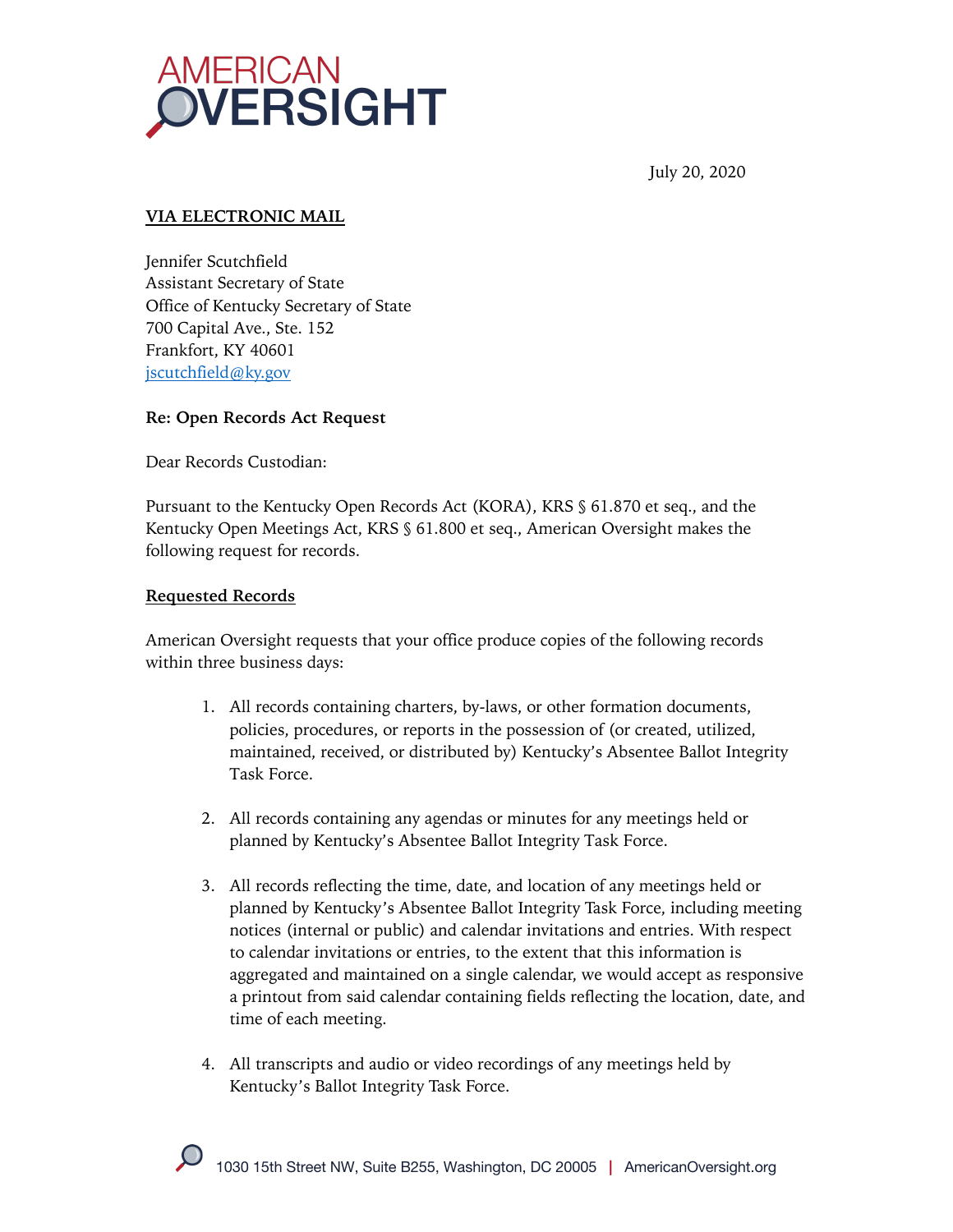Please provide all responsive records from May 1, 2020, to the date the search is conducted.

# **Pursuant to KRS § 61.880(1), American Oversight requests that you notify us within three workdays as to whether you will comply with this request.**

# **Statement of Noncommercial Purpose**

This request is for noncommercial purposes, and American Oversight respectfully requests a waiver of any fees associated with processing this request for records. To the extent any fees are charged, pursuant to KRS § 61.874(3), American Oversight asks that such fees be limited to the actual cost of reproduction and exclude the cost of agency staff time.

This request is primarily and fundamentally for non-commercial purposes. American Oversight seeks the records requested to inform the public regarding Kentucky's efforts to prosecute and publicize instances of election fraud. Claims of widespread election fraud are of significant public interest both in Kentucky and nationwide.<sup>1</sup> Records with the potential to shed light on this matter would contribute significantly to public understanding of operations of the government, including what specific steps Kentucky's Ballot Integrity Task Force has taken or intends to take in order to support ballot integrity.

Furthermore, as a  $501(c)(3)$  nonprofit, American Oversight does not have a commercial purpose and the release of the information requested is not in American Oversight's financial interest. American Oversight's mission is to promote transparency in government, to educate the public about government activities, and to ensure the accountability of government officials. American Oversight uses the information gathered, and its analysis of it, to educate the public through reports, press releases, or other media. American Oversight also makes materials it gathers available on its public website and promotes their availability on social media platforms, such as Facebook and Twitter.2

American Oversight has also demonstrated its commitment to the public disclosure of documents and creation of editorial content through numerous substantive analyses posted to its website.3 Examples reflecting this commitment to the public disclosure of documents and the creation of editorial content include the posting of records related to the organization's State Accountability Project, covering voting rights issues in various

<sup>1</sup> *See, e.g.* Daniel Desrochers, *Group's Claims of Irregularities in Kentucky Governor Election Quickly Debunked*, Lexington Herald-Leader (Nov. 13, 2019, 5:54 PM),

https://www.kentucky.com/news/politics-government/article237320779.html.

<sup>2</sup> American Oversight currently has approximately 15,500 followers on Facebook and 104,200 followers on Twitter. American Oversight, Facebook,

https://www.facebook.com/weareoversight/ (last visited July 8, 2020); American Oversight (@weareoversight), Twitter, https://twitter.com/weareoversight (last visited July 8, 2020).

<sup>3</sup> *News*, American Oversight, https://www.americanoversight.org/blog.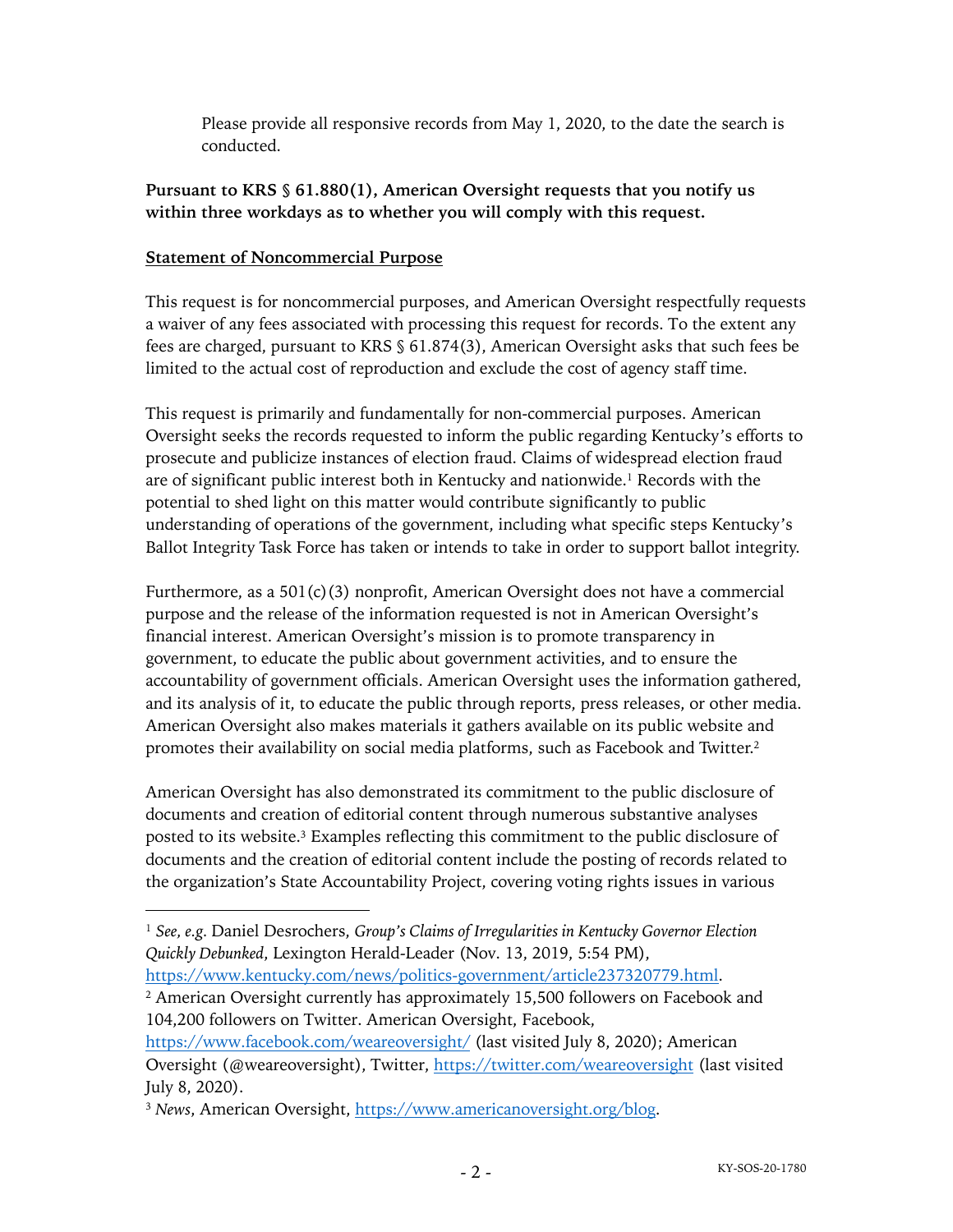states;<sup>4</sup> the posting of records related to an ethics waiver received by a senior Department of Justice attorney and an analysis of what those records demonstrated regarding the Department's process for issuing such waivers;<sup>5</sup> posting records received as part of American Oversight's "Audit the Wall" project to gather and analyze information related to the administration's proposed construction of a barrier along the U.S.-Mexico border, and analyses of what those records reveal;<sup>6</sup> posting records regarding potential self-dealing at the Department of Housing & Urban Development and related analysis;<sup>7</sup> posting records and analysis relating to the federal government's efforts to sell nuclear technology to Saudi Arabia;<sup>8</sup> and posting records and analysis regarding the Department of Justice's decision in response to demands from Congress to direct a U.S. Attorney to undertake a wide-ranging review and make recommendations regarding criminal investigations relating to the President's political opponents and allegations of misconduct by the Department of Justice itself and the Federal Bureau of Investigation.<sup>9</sup>

# **Guidance Regarding the Search & Processing of Requested Records**

In connection with its request for records, American Oversight provides the following guidance regarding the scope of the records sought and the search and processing of records:

• Please search all locations and systems likely to have responsive records, regardless of format, medium, or physical characteristics. For instance, if the request seeks "communications," please search all locations likely to contain communications, including relevant hard-copy files, correspondence files, appropriate locations on

<sup>6</sup> *See generally Audit the Wall*, American Oversight,

<sup>4</sup> *State Accountability Project*, American Oversight,

https://www.americanoversight.org/state-accountability-project.

<sup>5</sup> *DOJ Records Relating to Solicitor General Noel Francisco's Recusal*, AMERICAN OVERSIGHT, https://www.americanoversight.org/document/doj-civil-division-response-noel-franciscocompliance; *Francisco & the Travel Ban: What We Learned from the DOJ Documents*, American Oversight, https://www.americanoversight.org/francisco-the-travel-ban-what-we-learnedfrom-the-doj-documents.

https://www.americanoversight.org/investigation/audit-the-wall; *see, e.g.*, *Border Wall Investigation Report: No Plans, No Funding, No Timeline, No Wall*, American Oversight, https://www.americanoversight.org/border-wall-investigation-report-no-plans-nofunding-no-timeline-no-wall.

<sup>7</sup> *Documents Reveal Ben Carson Jr.'s Attempts to Use His Influence at HUD to Help His Business*, American Oversight, https://www.americanoversight.org/documents-reveal-ben-carson-jrs-attempts-to-use-his-influence-at-hud-to-help-his-business.

<sup>8</sup> *Investigating the Trump Administration's Efforts to Sell Nuclear Technology to Saudi Arabia*, American Oversight, https://www.americanoversight.org/investigating-the-trumpadministrations-efforts-to-sell-nuclear-technology-to-saudi-arabia.

<sup>9</sup> *Sessions' Letter Shows DOJ Acted on Trump's Authoritarian Demand to Investigate Clinton*, American Oversight, https://www.americanoversight.org/sessions-letter.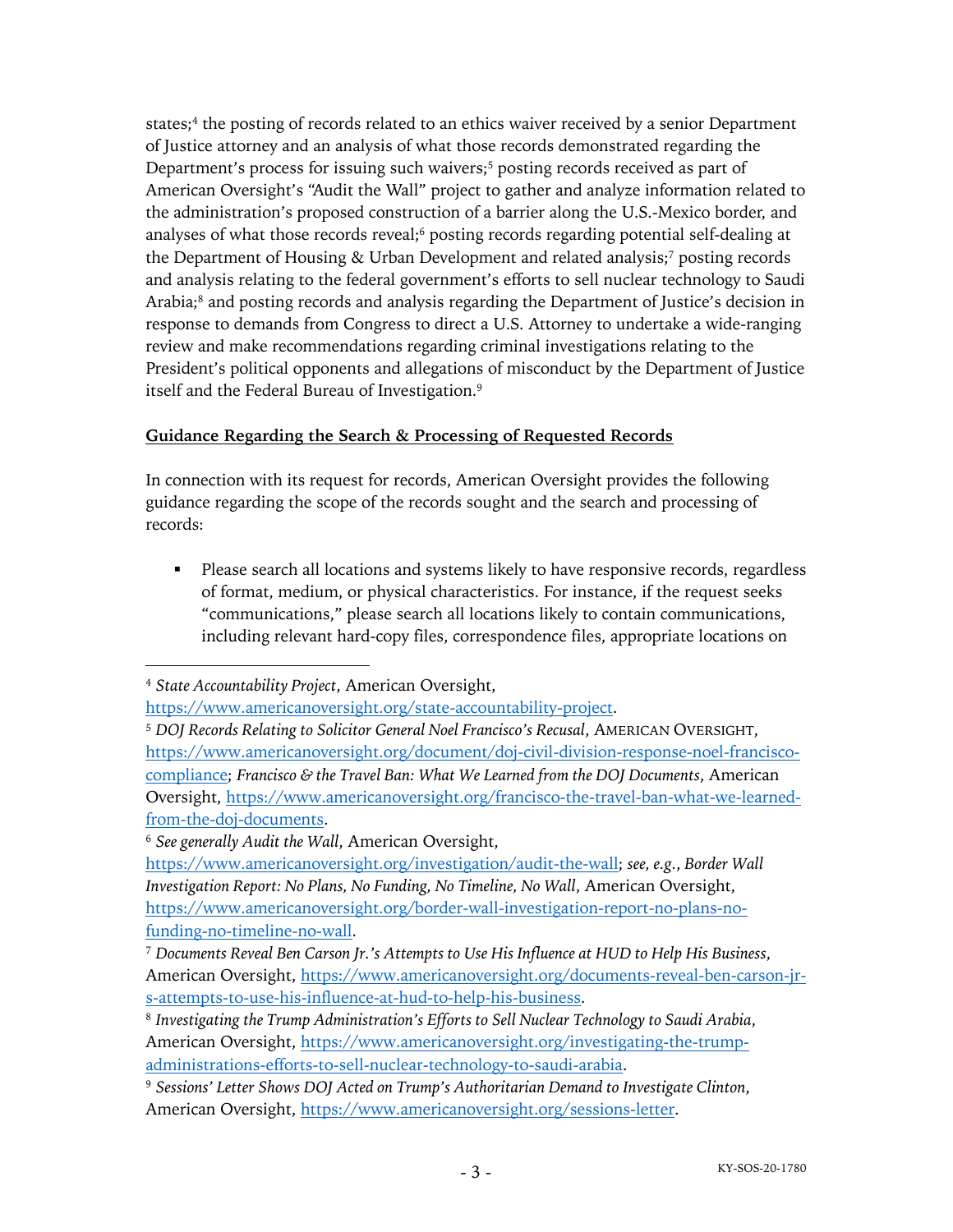hard drives and shared drives, emails, text messages or other direct messaging systems (such as iMessage, WhatsApp, Signal, or Twitter direct messages), voicemail messages, instant messaging systems such as Lync or ICQ, and shared messages systems such as Slack.

- In conducting your search, please understand the terms "record," "document," and "information" in their broadest sense, to include any written, typed, recorded, graphic, printed, or audio material of any kind. We seek records of any kind, including electronic records, audiotapes, videotapes, and photographs, as well as letters, emails, facsimiles, telephone messages, voice mail messages and transcripts, notes, or minutes of any meetings, telephone conversations or discussions.
- § Our request for records includes any attachments to those records or other materials enclosed with those records when they were previously transmitted. To the extent that an email is responsive to our request, our request includes all prior messages sent or received in that email chain, as well as any attachments to the email.
- Please search all relevant records or systems containing records regarding agency business. Do not exclude records regarding agency business contained in files, email accounts, or devices in the personal custody of your officials, such as personal email accounts or text messages.
- In the event some portions of the requested records are properly exempt from disclosure, please disclose any reasonably segregable non-exempt portions of the requested records. *See* KRS § 61.878(4). If a request is denied in whole, please state specifically why it is not reasonable to segregate portions of the record for release.
- Please take appropriate steps to ensure that records responsive to this request are not deleted by the agency before the completion of processing for this request. If records potentially responsive to this request are likely to be located on systems where they are subject to potential deletion, including on a scheduled basis, please take steps to prevent that deletion, including, as appropriate, by instituting a litigation hold on those records.

#### **Conclusion**

If you have any questions regarding how to construe this request for records or believe that further discussions regarding search and processing would facilitate a more efficient production of records of interest to American Oversight, please do not hesitate to contact American Oversight to discuss this request. American Oversight welcomes an opportunity to discuss its request with you before you undertake your search or incur search or duplication costs. By working together at the outset, American Oversight and your agency can decrease the likelihood of costly and time-consuming litigation in the future.